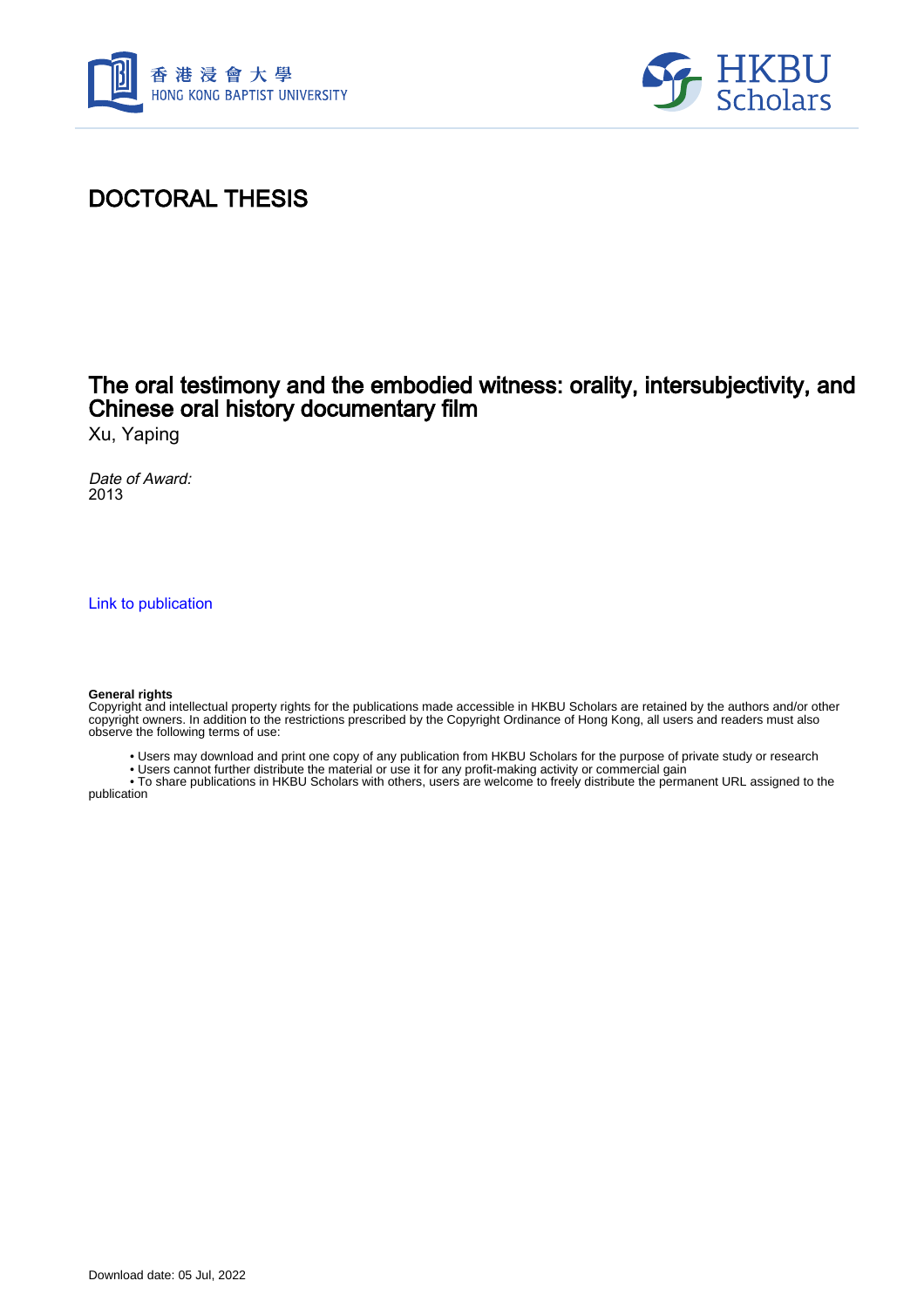#### **Abstract**

In order to explore the embodiment of oral history in documentary film this study sets out its analysis in two sections. The first section concentrates on understanding the issue of intersubjectivity in Walter Ong's idea of 'orality', namely, orality as characterized by an interactive relation between speaker and listener, based on the sensual-perceptual experience of sound phenomenon and the expressive act of the spoken word. Additionally, in this first section, intersubjectivity in cinematic experience is also investigated in relation to early German film theorists' romantic conceptions of filmic 'gesture'. Employing a 'performance-centered' approach, the second section of the dissertation analyzes how the oral testimony and the embodied witness collaboratively produce historical knowledge on the scene of interviewing and beyond. This section will also consist of three case studies covering three broad areas of historical identity: 1. Women induced into sexual slavery by Japanese troops (the so-called 'comfort women'); 2. Villagers affected by the Great Leap Forward Famine, and 3. Intellectuals affected by political persecutions during the era of Mao.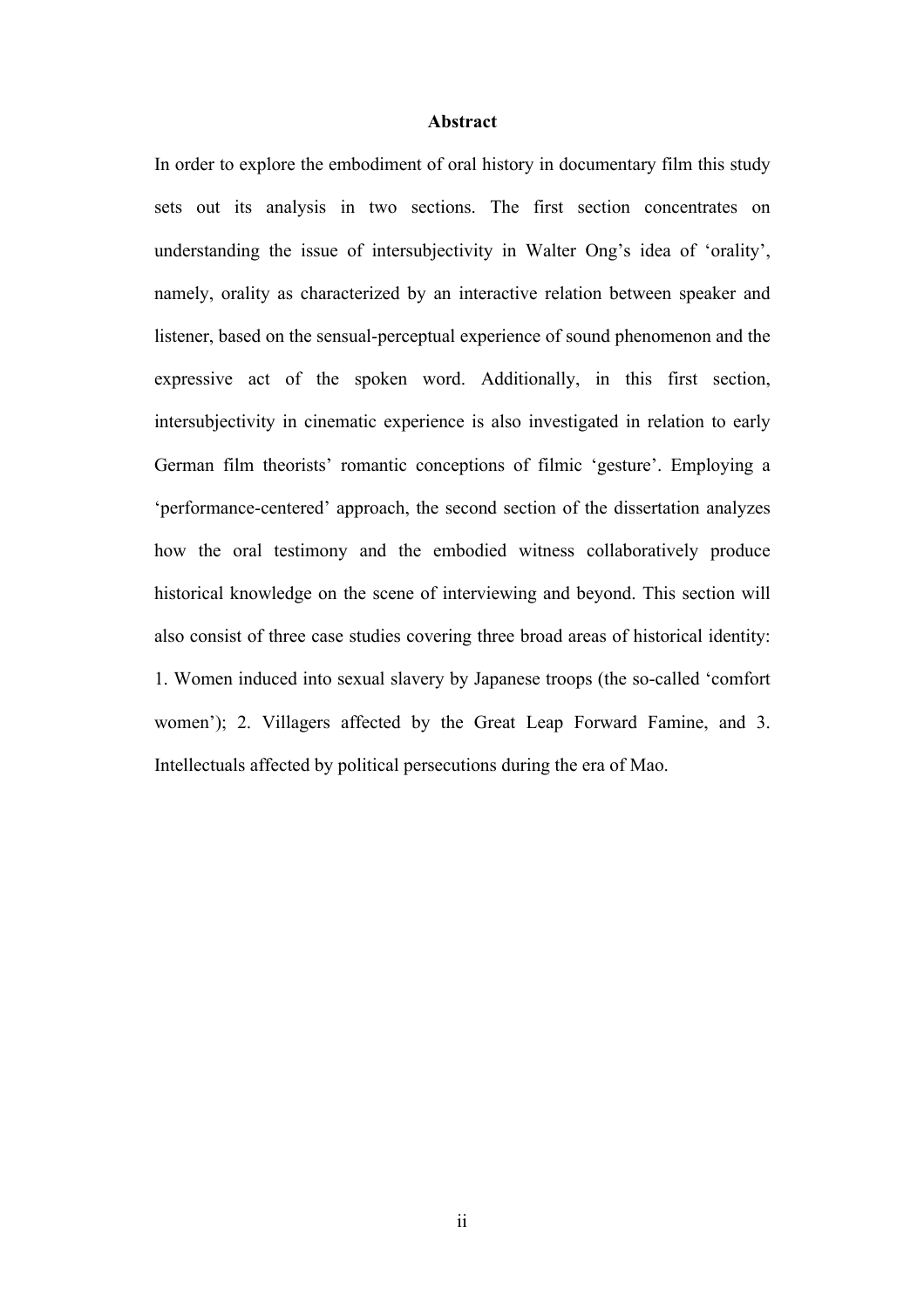### **Acknowledgements**

Looking back on the four years of Ph.D studies, it indeed has been a bittersweet journey, a mixture of all kinds of tastes. It took me quite an effort to achieve the present stage; and in this final piece of writing for this dissertation, I cannot avoid but being so proud that I have come so far and truly grateful that my supportive families, scholarly mentors and beneficial friends have been inspiring and encouraging me so much and so enduringly. I finally complete a research that blended in the important years of my youth. I own this to my supervisor, Ian Aitken, who always allows me to make changes; I would not find an area that I am truly committed to study for my Ph.D research, without his patience of being the first reader of my drafts, his responsive guidance and support.

I also wish to express my sincere appreciation to Prof. Cheuk Pak Tong, Prof. Zhang Zhen, Prof. Li Siming, Prof. Steve Guo, Dr. Tan Jia, Prof. Yeh Yuehyu, Dr. Sobel Chan, Prof. Xiao Xiaosui, Ms. Eve Cheung, whose many advices and suggestions, warm supports and encouragements helped me to work out the hesitations and problems of studies. I would also like to remember my indebtedness to Wu Wenguang, Wen Hui, Zou Xueping, Zhang Mengqi, Luo Bing, Jia Nannan, Li Xinmin, Shu Qiao, Wang Hai'an, Guo Rui of Caochangdi Workstation, Shi Zhe, Wang Yi, Zhang Kunhua of Shanghai Television Station (Shanghai Media Group), Zhang Hongli, Xiong Jingming of the University Service Center in the Chinese University of Hong Kong, for their generosity of sharing with me their understandings of specific concerns, and sometimes even friendships.

My gratitude also goes to my fellow students who shared with me their great insights about life and research that inspired me a lot, and also to my close

iii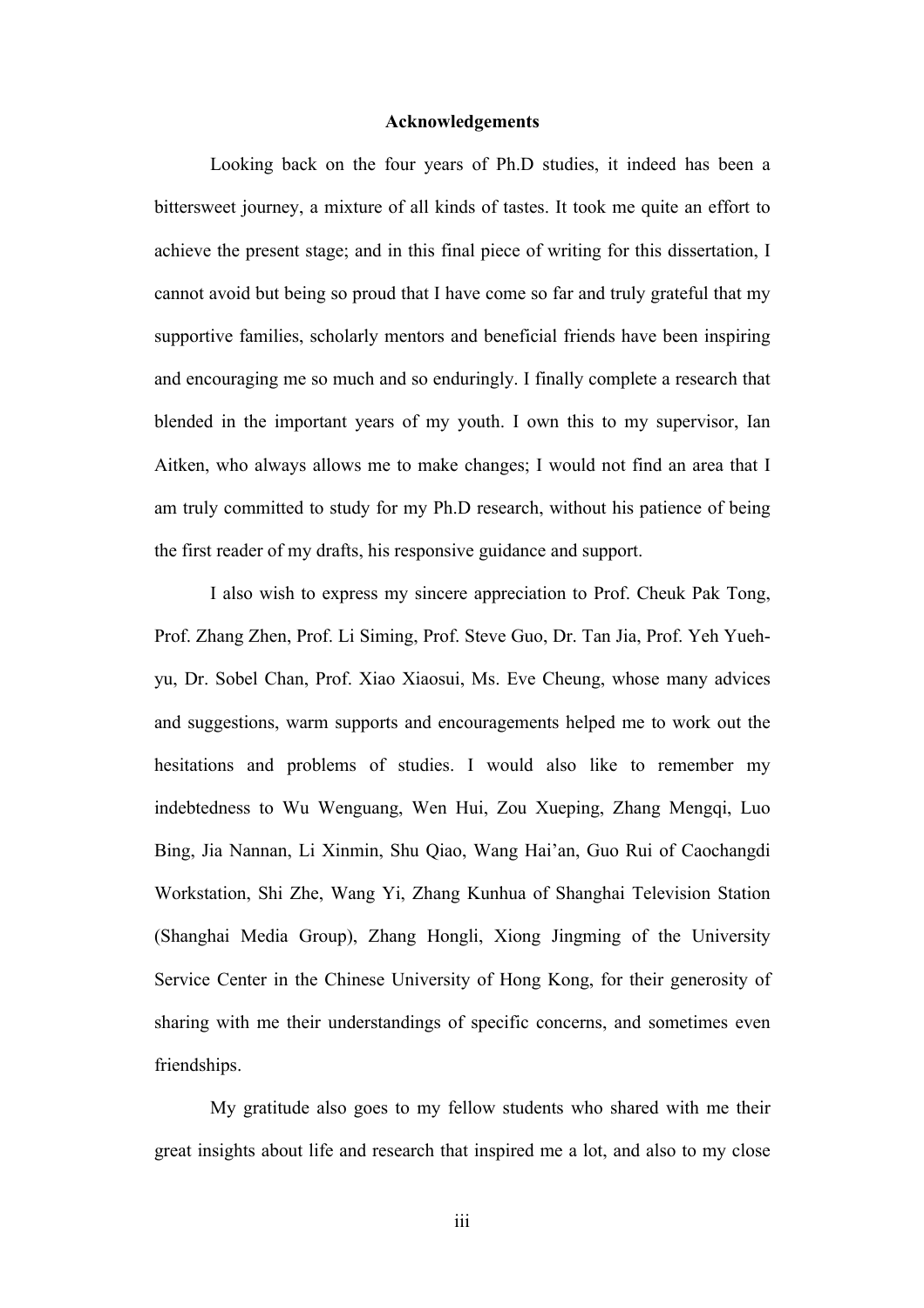friends who witnessed the lonely journey of my pursuance for the Ph.D with their supports to me: Feng Jing, Natalie Wong, Grace Mark, Sun Li, Wu Wen, Song Zheng, Helen Du, Hilary He, Zheng Wen, Lu Chen, Zhao Xinyan, Zheng Yue, Yang Guang, Han Jia, Wang Zhe, Renata Wojtczak, Jayleen Huang… I feel so lucky to have you with me along the way. Last but not least, thank you my parents and my brother, for everything you have done for me.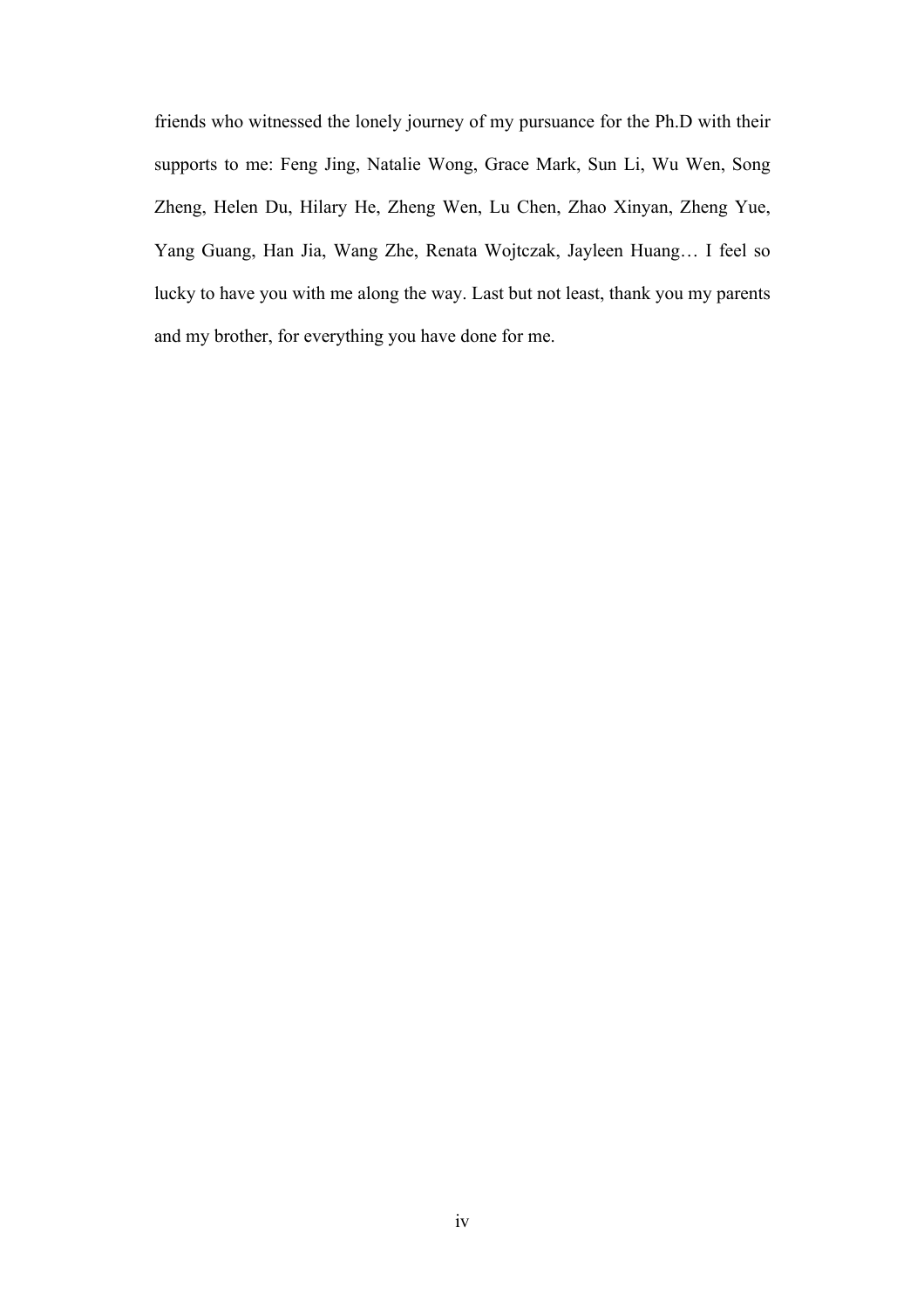### **Table of Contents**

| <b>Declaration</b>                                                                |  |  |  |
|-----------------------------------------------------------------------------------|--|--|--|
| Abstract                                                                          |  |  |  |
|                                                                                   |  |  |  |
|                                                                                   |  |  |  |
|                                                                                   |  |  |  |
|                                                                                   |  |  |  |
| Section 1. Intersubjectivity in Ongian orality and romantic film theories: the    |  |  |  |
|                                                                                   |  |  |  |
| 1. Ong's writings on orality, and the limits of 'secondary orality'20             |  |  |  |
|                                                                                   |  |  |  |
|                                                                                   |  |  |  |
| 2.3. The 'the genuine spoken word', and models of intersubjectivity41             |  |  |  |
|                                                                                   |  |  |  |
| Surveying film orality: What do we talk about when we talk<br><b>Chapter 2.</b>   |  |  |  |
| 1. The psychodynamics of orality-literacy in cinemas: the oral episteme50         |  |  |  |
|                                                                                   |  |  |  |
|                                                                                   |  |  |  |
| 4. Orality as a perspective on the vernacular moving-image cultures 73            |  |  |  |
|                                                                                   |  |  |  |
|                                                                                   |  |  |  |
| The problematic of 'language', and the redemptive 'gesture':<br><b>Chapter 3.</b> |  |  |  |
|                                                                                   |  |  |  |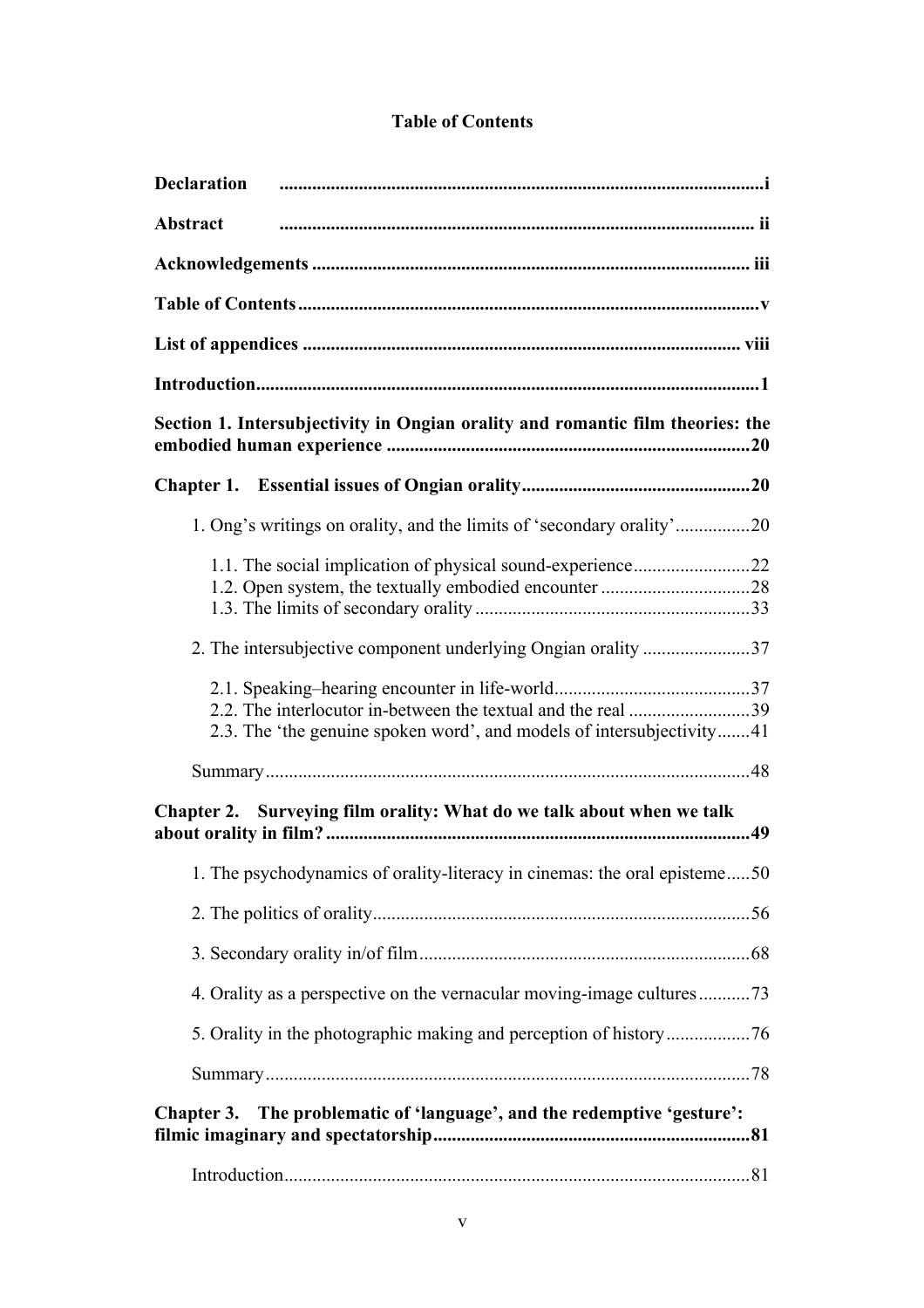| 1.1. Overview: German early cinema (1895–1918) and Weimar cinema                                                                                                                                            |  |
|-------------------------------------------------------------------------------------------------------------------------------------------------------------------------------------------------------------|--|
| 1.2. The problematic of abstract language within the literary debates on<br>1.3. Béla Balázs's early writings on film: gestural expression93                                                                |  |
| 2. Mutual openness in and through 'physiognomical expressions'102                                                                                                                                           |  |
|                                                                                                                                                                                                             |  |
| 3.1. Simultaneity in the fairytale close-up: the castle of Bluebeard 109<br>3.2. The interpenetrating experience in Bergsonian close-up112<br>3.3. The address of the face: Lilian Gish and Asta Nielsen113 |  |
| 4. Beyond the filmic apparatus: the embodiment in and out of film 115                                                                                                                                       |  |
| 5. The intersubjective embodiment in Geog Lukács and Walter Benjamin 119                                                                                                                                    |  |
| 5.1. The mimetic representation in Lukács's early film thought120                                                                                                                                           |  |
|                                                                                                                                                                                                             |  |
|                                                                                                                                                                                                             |  |
| Section 2. The embodied encounter between testimony and documentarian:<br>case studies on Chinese oral history-based documentary films (1990-2012)147                                                       |  |
| Chapter 4. A performance-centered approach to the embodied testimony in                                                                                                                                     |  |
|                                                                                                                                                                                                             |  |
| 1. From evidentiary knowledge to performative relation: the oral history                                                                                                                                    |  |
| 1.2. Striving for objectivity and conforming to social-science law  154<br>1.3. Narrative turn, performative turn, and the performance-centered                                                             |  |
|                                                                                                                                                                                                             |  |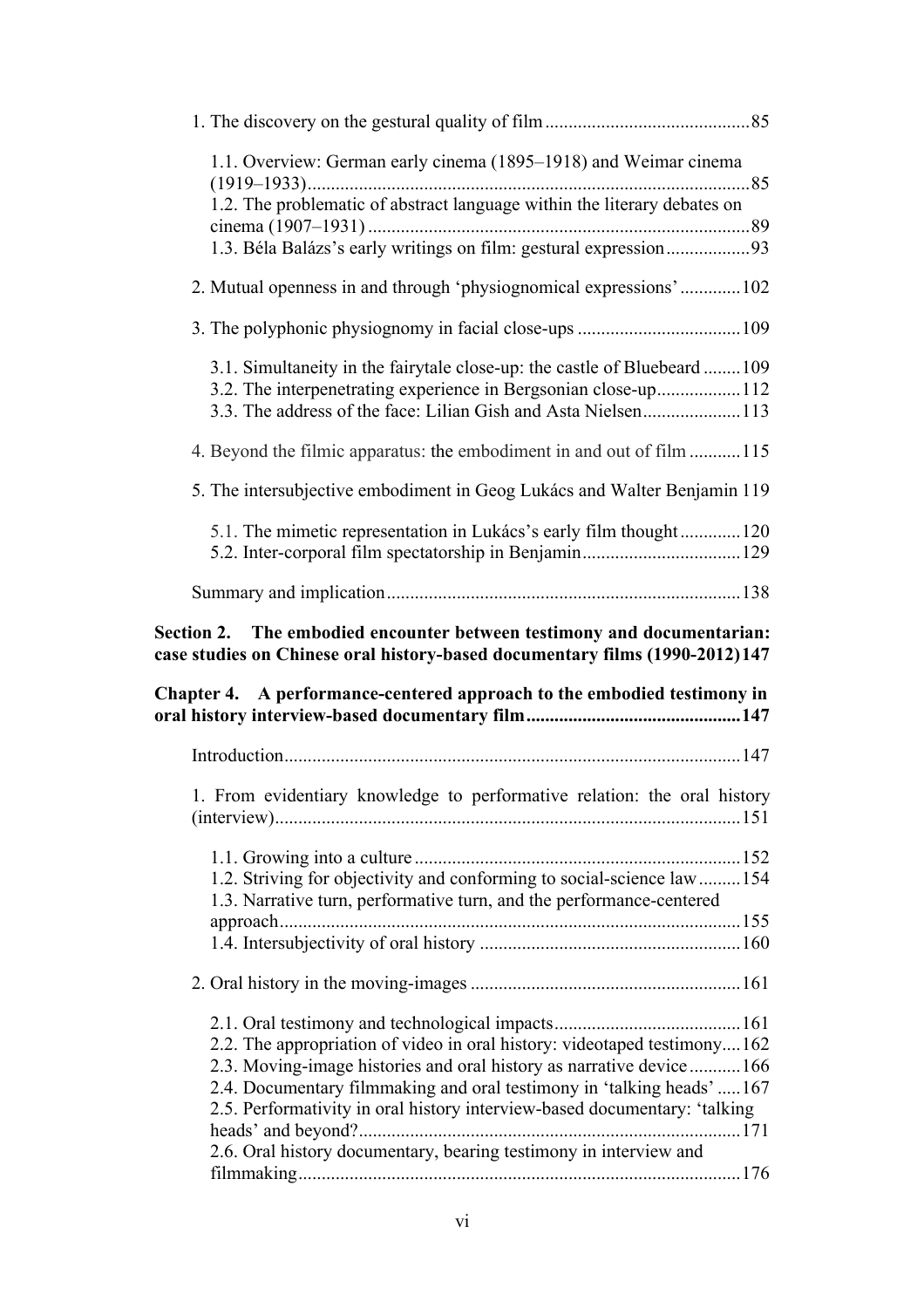| Chapter 6.                                                                                                                                     |
|------------------------------------------------------------------------------------------------------------------------------------------------|
| Introduction: 'Documentary Editing Room' (DER) of Shanghai Television                                                                          |
| 1. Television culture in Shanghai and the '(re)cosmopolitianism'195                                                                            |
|                                                                                                                                                |
| 3. DER in the Audiovisual Archives of SMG: the embodied testimonies 204                                                                        |
|                                                                                                                                                |
|                                                                                                                                                |
| 4.2. Intentional and contingent testaments conveyed in actuality 211                                                                           |
|                                                                                                                                                |
|                                                                                                                                                |
| 4.4. Trans-border identity and cosmopolitan motherhood220                                                                                      |
| 4.5. Contingent testimonies as found footage in docudrama222                                                                                   |
|                                                                                                                                                |
| Chapter 7. Re-presenting alternative traditions of socialist history 231                                                                       |
|                                                                                                                                                |
| 1. Filmmaking as body writing, the inscribed selfhood of the post-1980s                                                                        |
| 1.1. The Great Leap Forward Famine (1959–1961) and the literary                                                                                |
| 1.2. 'Folk Memory Documentary Project: Famine' (2009–2012): the                                                                                |
| 2. Embodied filmmaking as critical historiography on political movements,                                                                      |
| 2.1. Romantic individualism, the textual formation of selfhood 259<br>2.2. Ethical spectatorship through creative treatments of testimonies266 |
|                                                                                                                                                |
|                                                                                                                                                |
| <b>Appendices</b>                                                                                                                              |
|                                                                                                                                                |
|                                                                                                                                                |